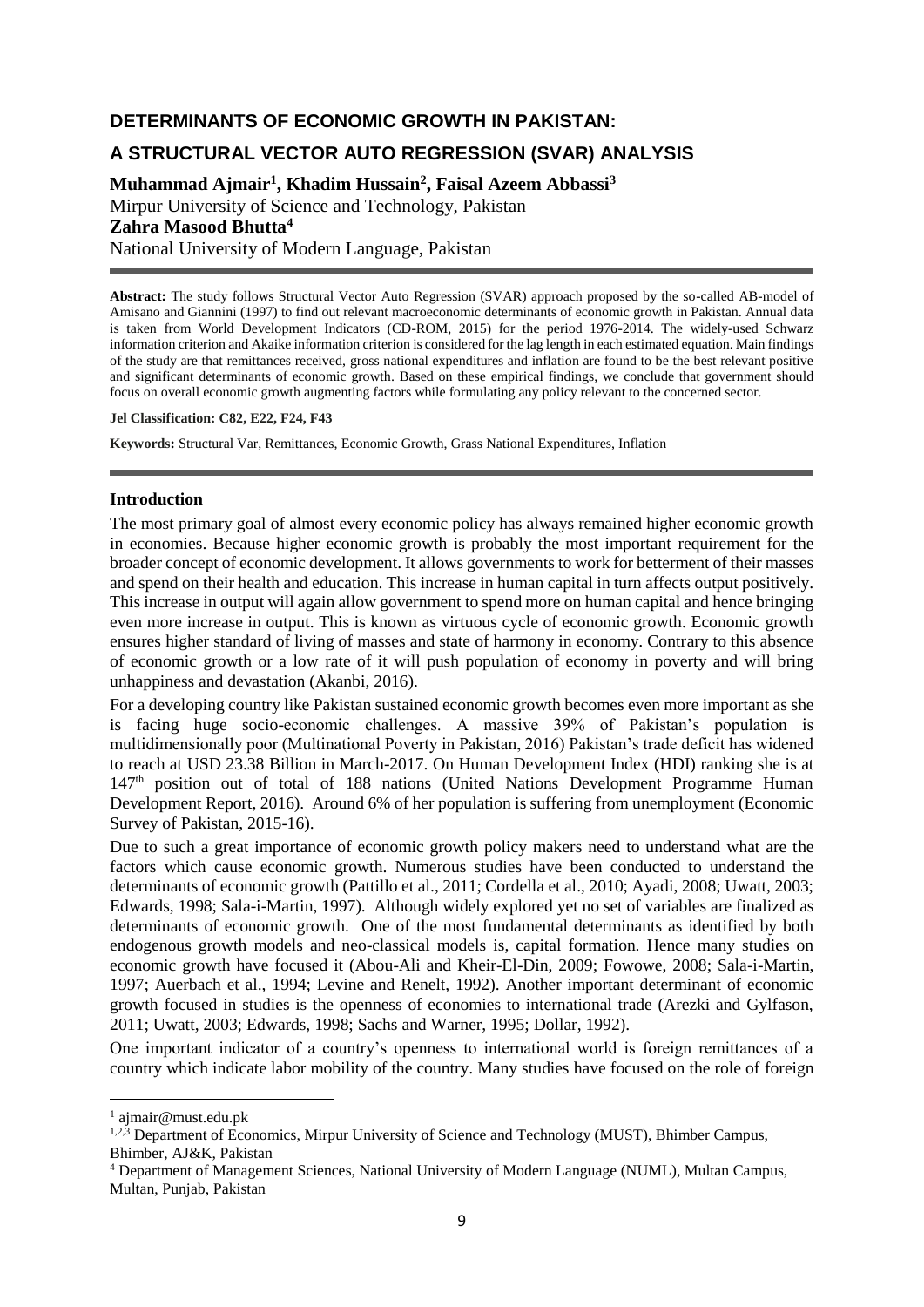remittance on the economic growth of the country (Fayissa and Nsiah, 2010; Gupta et al., 2009; Fayissa and Nsiah, 2008; Jongwanich, 2007; Stark and Lucas, 1988) Then there are studies analyzing effect of debt on economic growth (Pattillo et al., 2011; Cordella et al., 2010; Ayadi 2008; Adepoju et al., 2007; Mohamed 2005; Were 2001). Some other studies have focused on the role of inflation in determination of economic growth (Anyanwu, 2104; Awan, 2010; Abou-Ali and Kheir-El-Din, 2009). Then there are numerous studies based on endogenous growth models as well as the neo-classical models which examine the role of human capital on economic growth (Fayissa and Nsiah, 2010; Pritchett, 2001; Topel, 1999; Brunetti et al., 1998; Mankiw et al., 1992). Some yet other studies have focused on the relationship of political factors and economic growth (Lensink, 2001; Lensink et al., 1999; Scully, 1988).

There is plethora of literature on the determinants of economic growth in Pakistan (Tahir et al., 2015; Ahmad and Wajid, 2013; Atique and Malik 2012; Shaheen et al. 2011; Rahman and Salahuddin, 2010; Azam and Khattak, 2009; Sajid and Sarfraz 2008; Iqbal and Zahid 1998). This study is unique in its application of Structural Vetcor Auto Regession (SVAR) in the study of relevant significant determinants of economic growth in Pakistan. Results indicate remittances received, gross national expenditures and inflation are found to be the best relevant positive and significant determinants of economic growth. The remaining paper proceeds as: section two discusses existing literature. In section three, SVAR methodologies are explained, in section four, data, its sources and construction of variables is given followed by section five which discusses the results in detail with the help of impulse response functions and variance decompositions analysis. Section six concludes the study.

## **Review of past studies**

Following are the most widely used determinants of economic growth in past studies:

## Capital Formation

Bal et al (2016) examined the impact of capital formation on economic growth in India and found that there is long term relationship between capital formation and economic growth. Uneze (2013) studied relationship between capital formation and economic growth in Sub-Sahran African countries and found that for both private capital formation and gross capital formation there is bidirectional causality between the two. Silaghi and Medeşfălean (2014) studied determinants of economic growth in Romania and they too found positive impact of capital impact of economic growth.

## Inflation

According to Abou-Ali and Kheir-El-Din (2009) in a study of determinants of economic growth found that inflation affect economic growth negatively. Anyanwu (2104) while studying factors affecting economic growth in Africa found inflation to be negatively affecting economic growth. Shamim and Mortaza (2005) have also found negative effect of inflation on economic growth in Bangladesh. However, Awan (2010) found that in Pakistan inflation is positively related with economic growth.

## Foreign Remittances

(Gupta et al., 2009; Jongwanich, 2007; Stark and Lucas, 1988) while studying impact of foreign remittance on economic growth found positive impact of foreign remittances on economic growth of economies. Fayissa and Nsiah (2008) have argued that countries with less developed financial sector get huge help from foreign remittance to support their investment needs.

## Human Capital

De la Fuente and Doménech (2000) in study of relationship between human capital and economic growth found significant positive affect of human capital on economic growth. Bassanini and Scarpetta (2001) for OECD countries found that one additional year of schooling leads to a 6% increase in GDP per capita. Bundell et al. (1999) too has positive effect of human capital on economic growth.

## Debt

Cunningham (1993) found that by negatively affecting capital and labor debt negatively affects economic growth. Many other studies have also found similar negative effects of debts on economic growth (Sen, 2007; Chowdhury, 2001; Siddiqui and Malik, 2001). However, Lof and Malinen (2014) have found insignificant effect of debt on economic growth.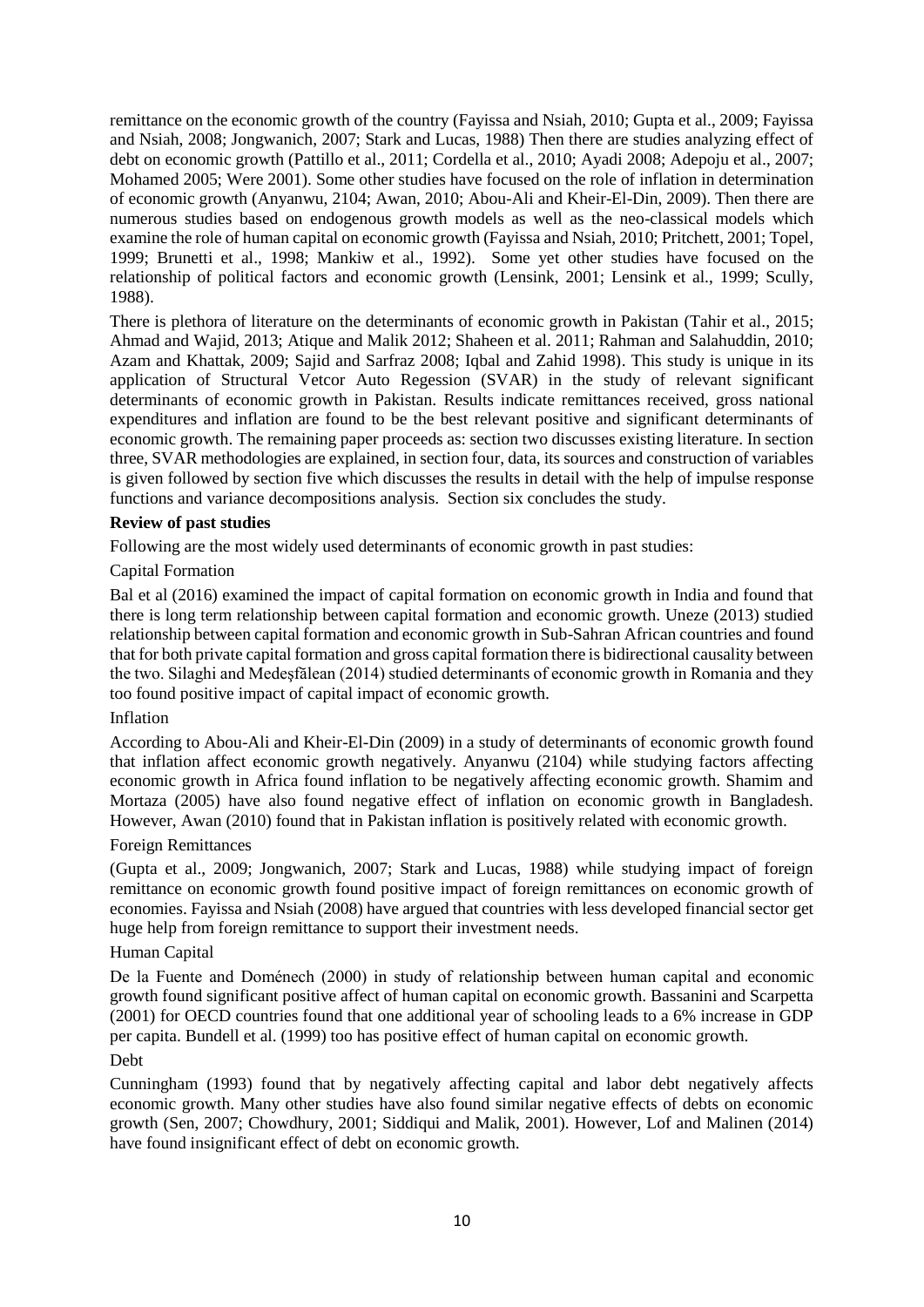### **Methodology**

## **Structural vector auto regression (SVAR) analysis**

To check the possible effects of relevant determinants on economic growth in Pakistan, we employed structural vector autoregressive models (SVARs) proposed by the so-called AB-model of Amisano and Giannini (1997). The benefit of the SVAR methodology instead of the simple unrestricted vector autoregressive (VAR) models is to make researchers capable of using theoretical assumptions in their empirical models by imposing explicit restrictions for the structural relationships. Such a case can be implemented by introducing theoretical restrictions to achieve econometric identification issues. For this purpose, assume that  $\sum_{i=1}^{n} E[e_i, e_i]$  is the residual covariance matrix. Then, the reduced form model used for the structural analysis can be defined as follows:

$$
Ae_t = Bu_t \tag{1}
$$

where  $e_t$  is the reduced form disturbance vector, while  $u_t$  represents the unobserved structural innovation vector, both with a length *k*. Thus, Eq. 1 relates the reduced form disturbances to the underlying structural shocks. The SVAR analysis requires some restrictions for A and B matrices with a dimension kxk to be added. Note that the structural innovations have a covariance matrix  $E[u_i u_i] = I$ 

where *I* represent the identity matrix so that  $u_t$  imposes the following restrictions on *A* and *B*:

$$
A\sum A = BB
$$
 (2)

We must specify that for the identification of the AB model at least  $K^2 + k(k-1)/2 = k(3k-1)/2$ restrictions are needed. If the model is over-identified, the value of a likelihood ratio (LR) statistic will be reported.

Certain assumptions are required for identification of the system since the structural shocks cannot be observed directly without identifying restrictions. For this purpose, we apply the structural restrictions to identify determinants of economic growth  $(y_t)$ . At this point, we try to use the same restrictions as (Çulha, 2006) used. In this sense, economic growth  $(y_t)$  has been assumed responsive only to own shocks leading it to be the most exogenous variable in the system. Economic growth  $(y<sub>t</sub>)$  is also responsive to inflation, consumer prices (annual %), gross fixed capital formation (% of GDP), gross national expenditures (% of GDP), and personal remittances received (% of GDP leading it to be the most endogenous variable in the system. More explicitly, the AB model used in this study can be specified as follows:

|  |  | $\begin{vmatrix} 1 & a_{12} & a_{13} & a_{14} & a_{15} \end{vmatrix}$ $\begin{vmatrix} u_t v_t \end{vmatrix}$                |  |  |  | $ b_{11} \quad 0 \quad 0 \quad 0 \quad 0] \begin{bmatrix} e_i y_i \end{bmatrix}$                        |  |
|--|--|------------------------------------------------------------------------------------------------------------------------------|--|--|--|---------------------------------------------------------------------------------------------------------|--|
|  |  | 0 1 $a_{23}$ $a_{24}$ $a_{25}$   $u_{i}cpi_{i}$                                                                              |  |  |  | $\begin{vmatrix} 0 & b_{22} & 0 & 0 & 0 \end{vmatrix}$ $\begin{vmatrix} e_i cpi_i \\ e_i \end{vmatrix}$ |  |
|  |  | $\begin{vmatrix} 0 & 0 & 1 & a_{34} & a_{35} \end{vmatrix}$ $\begin{vmatrix} u_t g n e_t \\ u_t g n e_t \end{vmatrix} = A$ , |  |  |  | $\begin{vmatrix} 0 & 0 & b_{33} & 0 & 0 \end{vmatrix}$ $e_t g n e_t$ = B                                |  |
|  |  | $\begin{bmatrix} 0 & 0 & 0 & 1 & a_{45} \end{bmatrix}$ $\begin{bmatrix} u_i k_i \end{bmatrix}$                               |  |  |  | $\begin{vmatrix} 0 & 0 & 0 & b_{44} & 0 \end{vmatrix}$ $e_{t}k_{t}$                                     |  |
|  |  | $\begin{vmatrix} 0 & 0 & 0 & 0 & 1 \end{vmatrix}$ $\begin{vmatrix} u_i$ rem,                                                 |  |  |  | 0 0 0 0 $b_{55}$   $e_{r}$ em.                                                                          |  |

The SVAR system is just identified with 5 degrees of freedom. Note that the structural parameters are estimated by means of maximum likelihood estimator.

### **Data**

1

Annual data is taken from World Development Indicators (CD-ROM, 2015) for the period of 1976- 2014. All variables are converted into log-form. After employing general to specific approach in ARDL and Time varying approach, significant determinants of economic growth were found out for structural vector auto regression (SVAR) analysis<sup>1</sup>. These variables are inflation, consumer prices (annual %)

<sup>1</sup> ARDL analysis and Time Varying Parametric approach are not explained here, however are available on request.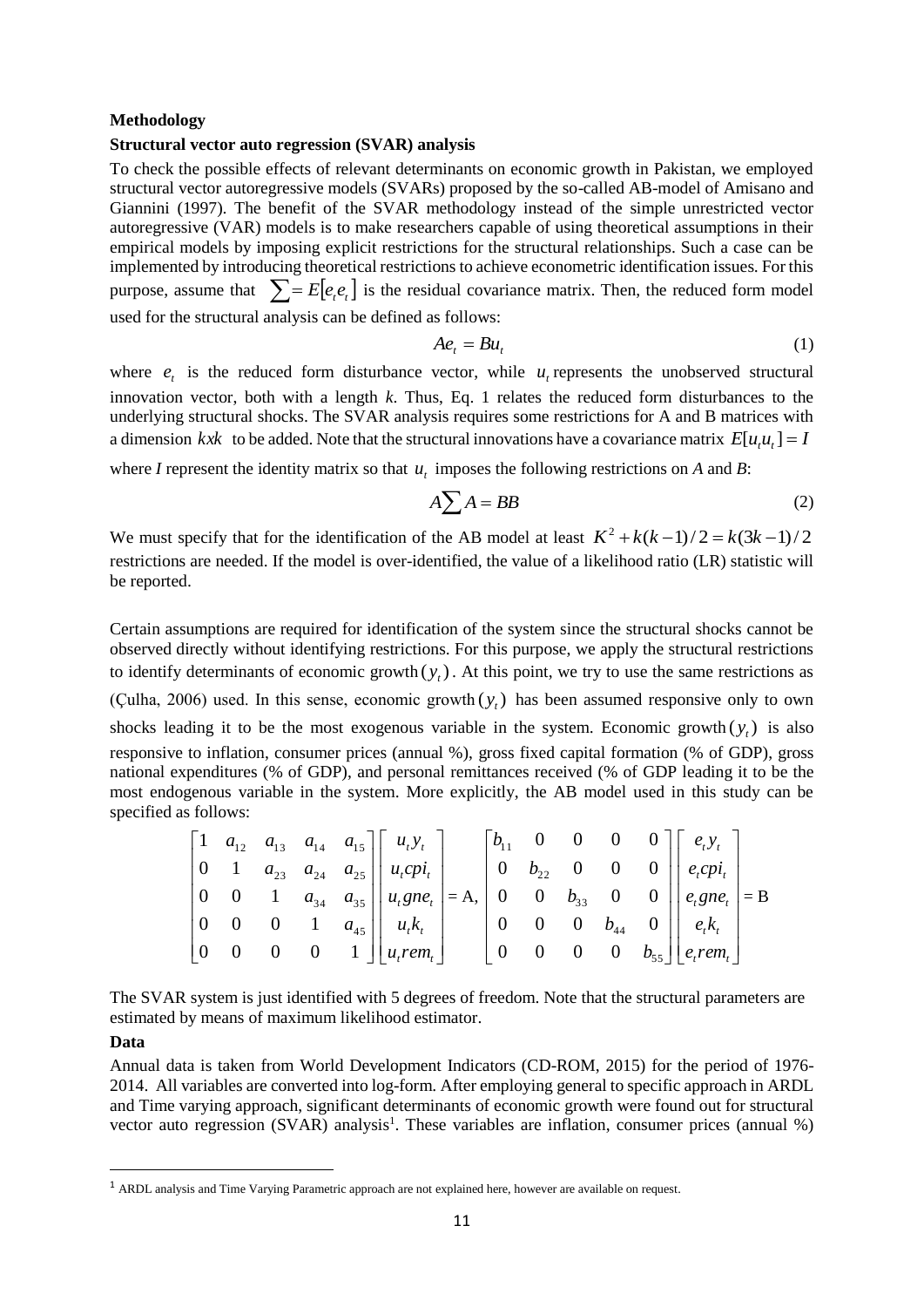denoted as  $\langle cpi_i \rangle$ , gross fixed capital formation (% of GDP) denoted as  $(k_i)$ , gross national expenditures (% of GDP) denoted as (*gne<sub>t</sub>*) and personal remittances received (% of GDP) denoted as

 $(\textit{rem}_t)$ .

### **Estimation results**

## **Results Determinants of overall Economic Growth**

In this section, an unrestricted vector auto regression (UVAR) model is initially constructed upon endogenous variables. For the lag length of the said model, the widely-used Schwarz information criterion, which suggests the use of lag length 1, is considered (table 1). Note that such a lag selection is also supported by the Hannan- Quinn criterion, Akaike information criterion; Sequential modified LR test statistic (each test at 5% level) and Final prediction error. Thus VAR (1) model is estimated.

| Lag | LR          | FPE.        | AIC-        | SС           | HQ           |
|-----|-------------|-------------|-------------|--------------|--------------|
|     | ΝA          | 145e-11     | $-10.76717$ | -10.54948    | $-10.69042$  |
|     | $168.4517*$ | $2.48e-13*$ | -14.84974*  | $-13.54359*$ | $-14.38926*$ |
|     | 23.82773    | 4.15e-13    | -14.41484   | -12.02023    | -13.57063    |

Table 1: VAR Lag Order Selection Criteria

Note: Sample period is from 1975 to 2014, \* indicates lag order selected by the criterion, LR: sequential modified LR test statistic (each test at 5% level), FPE: Final prediction error, AIC: Akaike information criterion, SC: Schwarz information criterion and HQ: Hannan-Quinn information criterion. Endogenous variables economic growth, inflation, grosses national expenditures, gross fixed capital formation and remittances.

### **Impulse Response Function**

The SVAR impulse-response functions of the economic growth in Pakistan using 95% confidence intervals with 1000 bootstrapped replications over a 10 year period suggested by the percentile method of Hall (1992) are given in Figure 1.

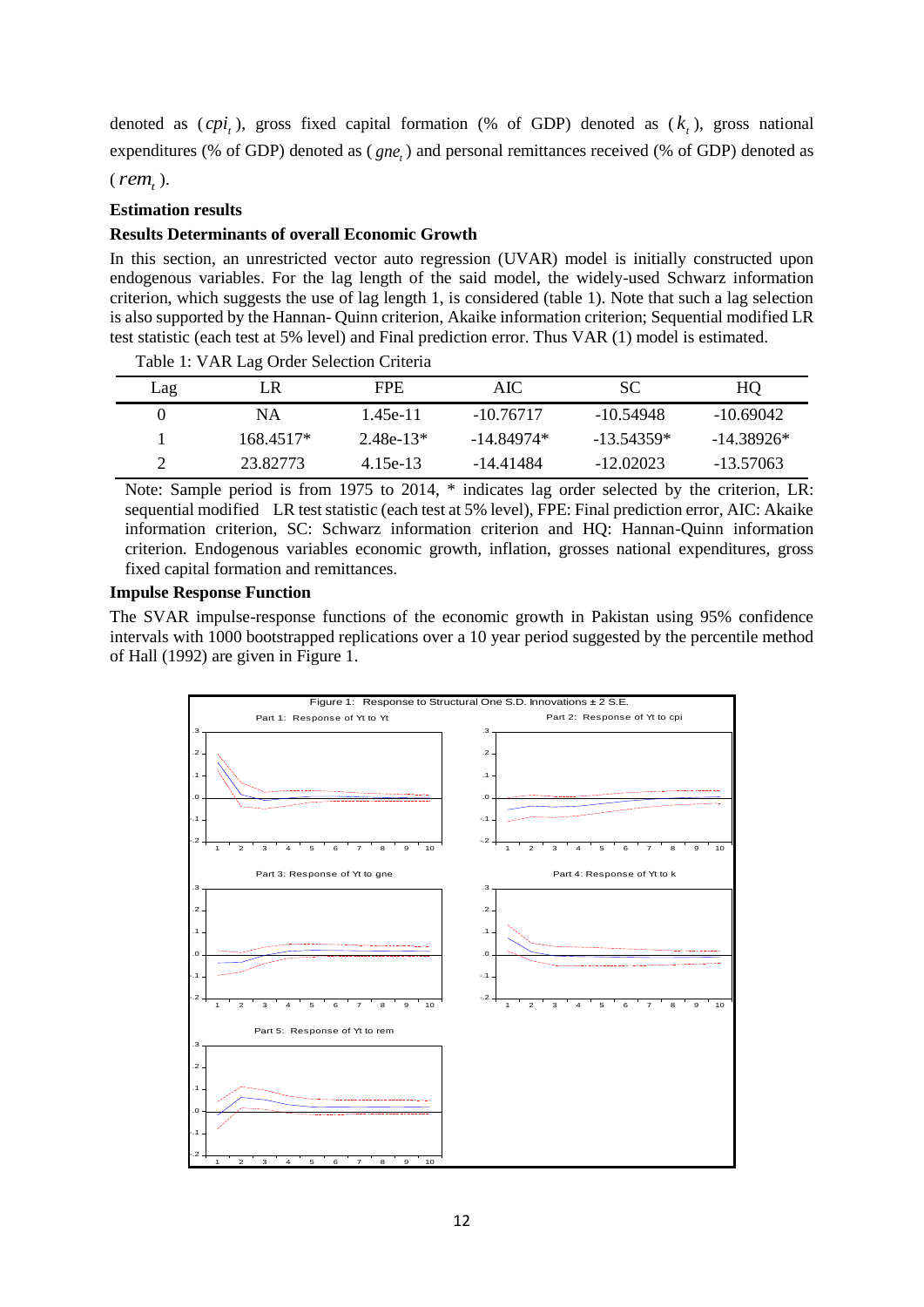Figure 1 depicts light on response of economic growth as a result of shock in economic growth in itself which is positive. Figure 1 indicates that response of economic growth is positive from short to long run as a result of shock in inflation, gross national expenditures and remittances received. Figure 1 also shows that as a result of shock in gross fixed capital formation, response of economic growth is negative in long run.

Justification of positive relationship between inflation and economic growth is that the inflation causes individuals to change the money into other assets, which leads to greater capital intensity and promotes economic growth. Gross national expenditures increase employment, profitability and investment through multiplier effects on aggregate demand and then economic growth. The possible channels that remittances may have effects on the economic development, can be through capital accumulation, labor force growth and total factor productivity (TFP) growth. Reason of negative relationship between gross fixed capital formation and economic growth may be that when production increases in industrial sector, ratio of fixed capital formation is minimized.

| Period | S.E.  | $y_t$  | $cpi_{t}$ | $gne_{t}$ | $k_{i}$ | $rem_t$ |
|--------|-------|--------|-----------|-----------|---------|---------|
| 1      | 0.192 | 72.159 | 7.566     | 3.775     | 15.695  | 0.804   |
| 2      | 0.210 | 61.183 | 9.367     | 5.884     | 13.587  | 9.978   |
| 3      | 0.221 | 55.585 | 11.898    | 5.333     | 12.347  | 14.837  |
| 4      | 0.226 | 52.736 | 13.924    | 5.554     | 11.855  | 15.931  |
| 5      | 0.230 | 51.194 | 14.733    | 6.169     | 11.658  | 16.247  |
| 6      | 0.233 | 50.210 | 14.797    | 6.745     | 11.647  | 16.602  |
| 7      | 0.235 | 49.374 | 14.601    | 7.225     | 11.733  | 17.067  |
| 8      | 0.236 | 48.599 | 14.369    | 7.636     | 11.840  | 17.556  |
| 9      | 0.238 | 47.896 | 14.178    | 7.991     | 11.926  | 18.008  |
| 10     | 0.240 | 47.276 | 14.041    | 8.294     | 11.978  | 18.411  |

**Variance Decomposition of Economic Growth**  $(y_t)$ **:** 

The variance decomposition is an alternative method to impulse response function (IRF) for examining the effects of shocks to the dependent variables. It determines how much of the forecast error variance for any variable in a system is explained by innovations to each explanatory variable, over a series of time horizons. Usually own series shocks explain most of the error variance, although the shock will also affect other variables in the system. From Table 2, the VDC substantiate the significant role played by remittances received (*rem<sub>t</sub>*), gross fixed capital formation ( $k<sub>t</sub>$ ), gross national expenditures (*gne<sub>t</sub>*)

and inflation  $(cpi_i)$  in accounting for fluctuations in economic growth. At 1 year horizon, the fraction

of Pakistani economic growth forecast error variance attributable to variations in the remittances received, gross fixed capital formation, gross national expenditures and inflation (consumer prices) are 0.80%, 15.69%, 3.77%, and 7.56%, respectively. The explanatory power of all variables, namely remittances received, gross national expenditures and inflation (consumer prices) increases further at 3 year and longer horizon except gross fixed capital formation of which explanatory power decreases at 3-year and longer horizon. Obviously, at longer time horizon, percentage of forecast variance in economic growth is largely explained by innovation in remittances, among other explanatory variables as it maintains higher percentage than the other.

Variance decomposition analysis indicates that over a period of 10 year, nearly 47% of the forecast error variance of the economic growth can be attributed to the own shocks. The results indicate that the variable that best explain the forecast error variance of the economic growth is the remittances received from overseas Pakistanis. Shocks to remittances received explains nearly 18%, gross fixed capital formation 12%, gross national expenditures 8% and inflation (consumer prices) explains 14 % of the variation in economic growth. When the overall effect of all four relevant determinants has been considered, we estimate that these factors jointly account for 53% of the variation in economic growth in year ten.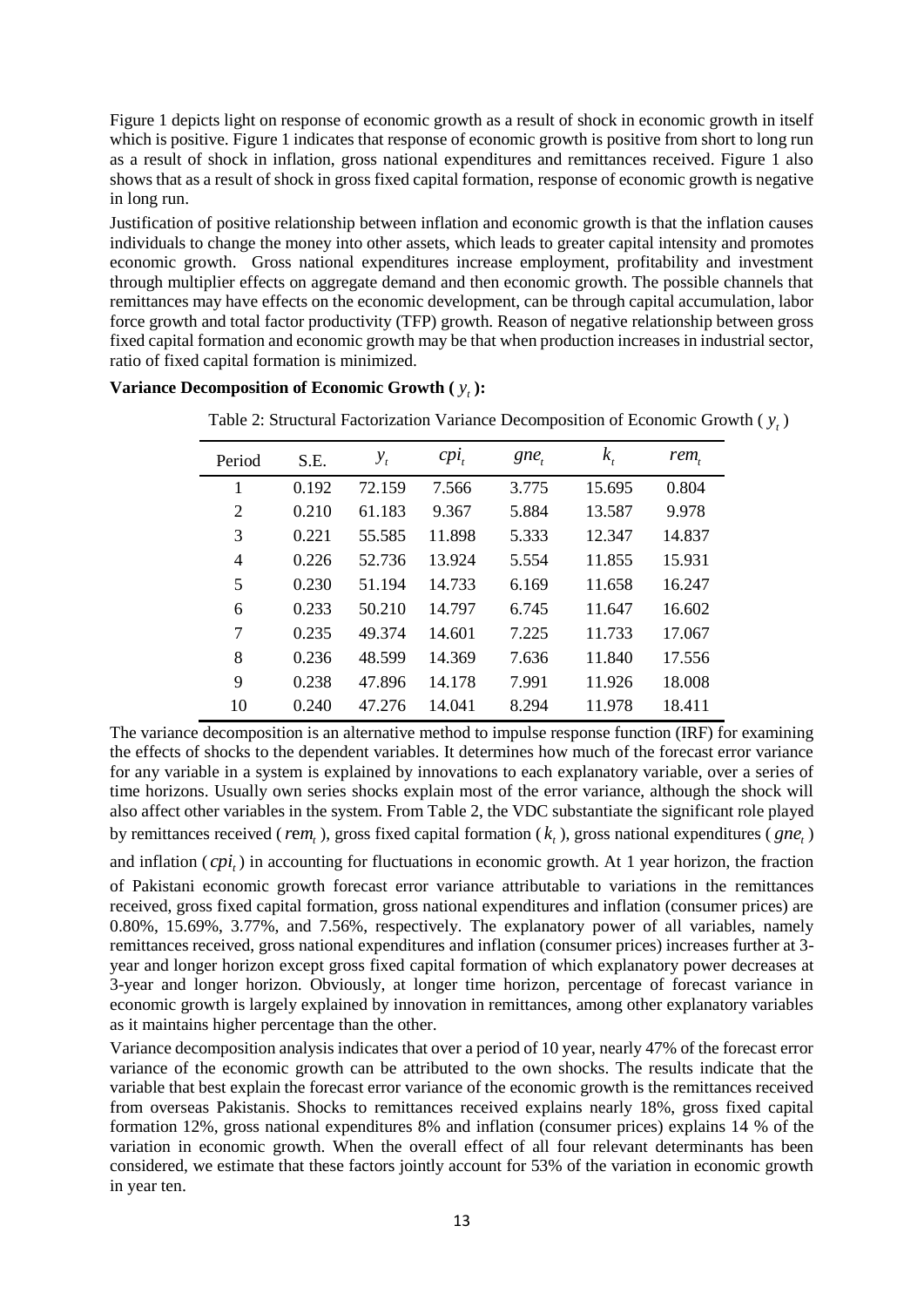Our estimation results indicate (Table: 3) that positive shocks on inflation, gross national expenditures and remittances lead to increase the economic growth while a positive shock on gross fixed capital formation lead to decrease the economic growth.

| Estimated A matrix: |         |          |          |          |  |  |  |  |  |
|---------------------|---------|----------|----------|----------|--|--|--|--|--|
| $y_{t}$             | $cpi_t$ | gne,     | $k_{i}$  | rem,     |  |  |  |  |  |
| 1.000               | 0.363   | 4.493    | $-4.196$ | 0.073    |  |  |  |  |  |
| 0.000               | 1.000   | $-2.922$ | $-0.946$ | 0.056    |  |  |  |  |  |
| 0.000               | 0.000   | 1.000    | $-0.052$ | $-0.025$ |  |  |  |  |  |
| 0.000               | 0.000   | 0.000    | 1.000    | $-0.007$ |  |  |  |  |  |
| 0.000               | 0.000   | 0.000    | 0.000    | 1.000    |  |  |  |  |  |
| Estimated B matrix: |         |          |          |          |  |  |  |  |  |
| 0.163               | 0.000   | 0.000    | 0.000    | 0.000    |  |  |  |  |  |
| 0.000               | 0.146   | 0.000    | 0.000    | 0.000    |  |  |  |  |  |
| 0.000               | 0.000   | 0.007    | 0.000    | 0.000    |  |  |  |  |  |
| 0.000               | 0.000   | 0.000    | 0.021    | 0.000    |  |  |  |  |  |
| 0.000               | 0.000   | 0.000    | 0.000    | 0.104    |  |  |  |  |  |

Table 3: Structural VAR Estimates

 Sample period is from 1975 to 2014, Estimation method was of scoring (analytic derivatives), Structural VAR is just-identified, Model:  $Ae = Bu$ where E[uu']=I and Restriction Type is short-run pattern matrix.

### **Conclusion**

The study aimed to examine the determinants of economic growth in Pakistan. The structural vector auto regressive (SVAR) models proposed by the so-called AB-model of Amisano and Giannini (1997) were employed for this purpose. Prior to SVAR analysis; ARDL bound testing and time varying parametric estimation with general to specific approach were used to find out the relevant significant determinants of economic growth in Pakistan. The time series annual data from 1976 to 2014 were used. The widely-used Schwarz information criterion and Akaike information criterion were considered for the lag length in each estimated equation. The results show that remittance from abroad ( $rem<sub>t</sub>$ ), gross

national expenditures ( $gne<sub>t</sub>$ ) and inflation ( $cpi<sub>t</sub>$ ) are found to be the best relevant positive and significant determinants of economic growth. Based on these empirical findings, we conclude that government should focus on overall economic growth augmenting factors while formulating any policy relevant to the concerned sector.

#### **References**

Abou-Ali, H. and Kheir-El-Din, H. (2009), "Inflation and Growth in Egypt: Is There a Threshold Effect?", *Middle East Development Journal*, 1(1): 59-78

Adepoju, A. A., Salau, A. S. and Obayelu, A. E. (2007), "The Effects of External Debt Management on Sustainable Economic Growth and Development: Lessons from Nigeria", MPRA Paper No. 2147

Ahmed, K., & Wajid, S. (2013), "What matters for economic growth in Pakistan: fiscal policy or its composition*?", Asian Economic and Financial Review*, 2(2):196-215

Akanbi, O. A. (2016), "The growth, poverty and inequality nexus in South Africa: Cointegration and causality analysis", *Development Southern Africa*, 33(2): 166-185

Amisano, G., & Giannini, C. (1997), "Topics in structural VAR econometrics, 2nd edition, Berlin: Springer-Verlag

Anyanwu, J.C. (2014), "Factors Affecting Economic Growth in Africa: Are There any Lessons from China", *African Development Review*, 26(3):468-493

Arezki, R. and Gylfason, T. (2011), "Commodity Price Volatility, Democracy and Economic Growth", CESIFO Working Paper No. 3619

Attique, R. & Malik, K. (2012), "Impact of domestic and external debt on the economic growth of Pakistan, *World Applied Sciences Journal*, 20 (1):120-129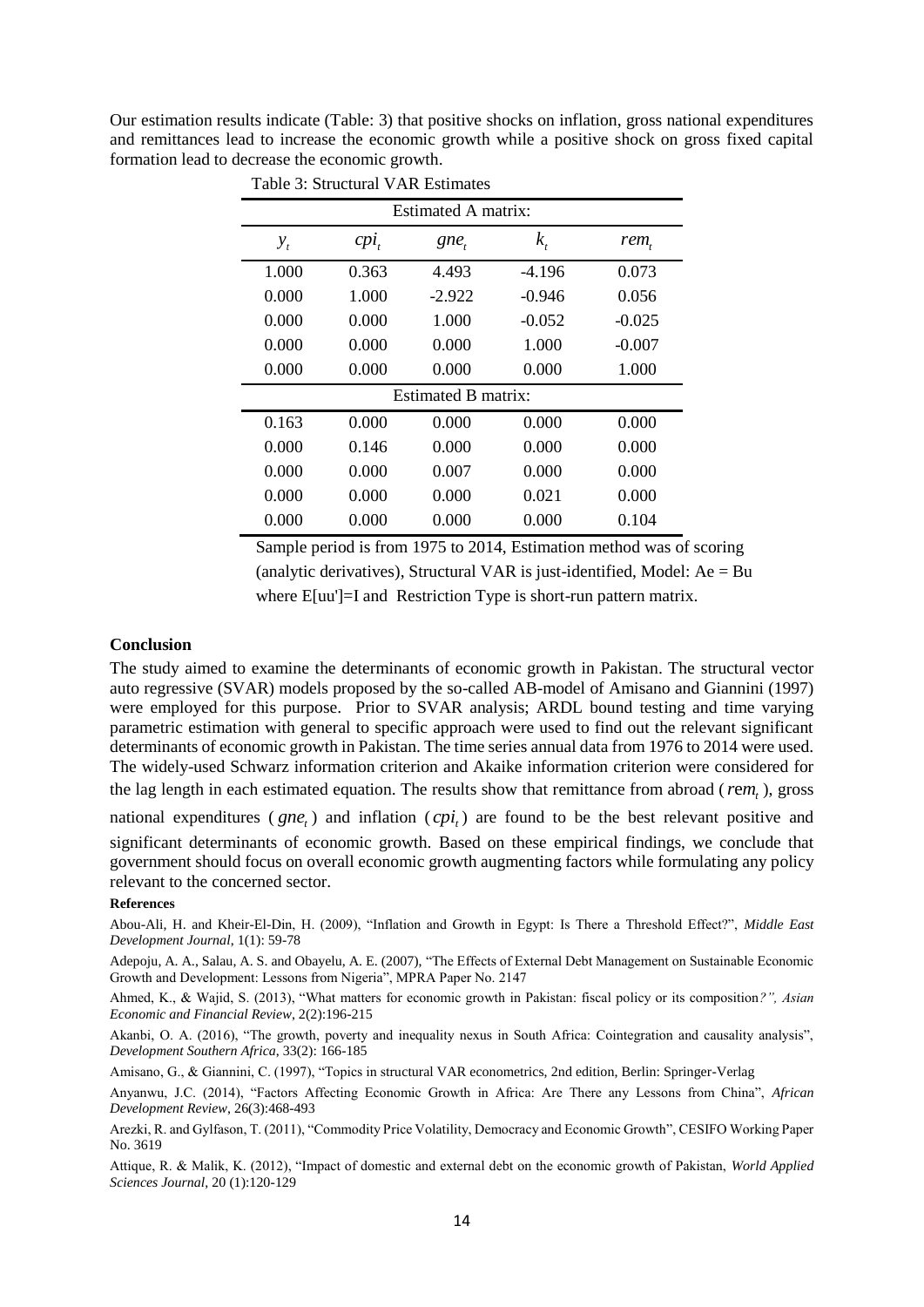Auerbach, A., Hassett, K. and Oliner, S. (1994), "Reassessing the Social Returns to Equipment Investment", *Quarterly Journal of Economics*, 109: 789-802

Awan, M. Z. (2010), "A Nexus between foreign direct investment & Pakistan's economy", *International Research Journal of Finance and Economics*, 52

Ayadi, R., Arbak, E. Ben-Naceur, S. and De Groen, W. P. (2013), "Financial Development, Bank Efficiency and Economic Growth across the Mediterranean", MEDPRO Technical Report No. 30

Azam, M., & Khattak, N.U.R. (2009), "Empirical analysis of determinants of economic growth in Pakistan", *Sarhad Journal of Agriculture*, 25(2): 307-312

Bal, D. P., Dash, D. P. and Subhasish, B. (2016), "The Effects of Capital Formation on Economic Growth in India: Evidence from ARDL-bound Testing Approach", *Global Business Review*, 17(6): 1388-1400

Bassanini, A. & Scarpetta, S. (2001), "Does Human Capital Matter for Growth in OECD Countries? Evidence from Pooled Mean-Group Estimates", OECD Economics Department Working Papers, No. 282

Brunetti, A., Kisunko, G. and Weder, B. (1998), "Credibility of Rules and Economic Growth: Evidence from a Worldwide Survey of the Private Sector", *The World Bank Economic Review*, 12(3): 35384

Bundell R., Dearden, L., Meghir, C. and Sianesi, B. (1999), "Human Capital Investment: The Returns from Education and Training to the Individual, the Firm and the Economy", *Fiscal Studies*, 20(1): 1-23

Chowdhury, A. R. (2001), "External Debt and Growth in Developing Countries; A Sensitivity and Causal Analysis." *WIDER Discussion Paper No. 2001/95*

Cordella, T., Ricci, L. and Arranz, M. R. (2010), "Debt Overhand or Debt Irrelevance? Revisiting the Debt-growth Link", IMF Staff Papers, Vol. 57, IMF, Washington, DC

Çulha, A. (2006), "A structural VAR analysis of the determinants of capital flows into

Turkey", CBRT Research and Monetary Policy Department, Working Paper, no. 06/05

Cunningham, R.T. (1993): "The Effects of Debt Burden on Economic Growth in Heavily Indebted Nations", *Journal of Economic Development*, pp 115-126

De La Fuente, Á. and Domenéch A. (2000), "A Human capital in growth regressions: how much difference does data quality make?", Economic Department Working Paper No262, Paris: OECD, 2000 (ECO / WKP (2000) 35)

Dollar, D. (1992), "Outward-Oriented Developing Economies Really Do Grow More Rapidly: Evidence from 95 LDCs, 1976– 1985", *Economic Development and Cultural Change*, 40(3): 523-44

Economic Survey of Pakistan (2015-16), Ministry of Finance, Government of Pakistan

Edwards, S. (1998),"Openness, Productivity and Growth: What Do We Really Know?", *Economic Journal*, 108: 383-98

Fayissa, B. and Nsiah, C. (2010), "Can Remittances Spur Economic Growth and Developments in Sub-Saharan Africa?", paper presented at the 2010 AFEA/ASSA Conference, Atlanta

Fayissa, B. and Nsiah, C. (2008), "The impact of remittances on economic growth and Development in Africa", Department of economics and finance working paper series

Fowowe, B. (2008), "Financial Liberalization Policies and Economic Growth: Panel Data Evidence from Sub-Saharan Africa", *African Development Review*, 20(3): 549-74

Gupta, S., Pattillo, C.A. and Wagh, S. (2009), "Effect of Remittances on Poverty and Financial Development", *World Development,* 37(1)

Hall, R. (1992), "The strategic analysis of intangible resources", *Strategic Management Journal*, 13(2):135-144

Iqbal, Z., & Zahid, G.U. (1998), "Macroeconomic determinants of economic growth in Pakistan", *The Pakistan Development Review*, 37(2): 125-148

Jongwanich, J. (2007), "Workers' remittances, economic growth and poverty in Developing Asia and the pacific countries", UNESCAP working paper, WP/07/01

Levine, R. and Renelt, D. (1992), "A Sensitivity Analysis of Cross Country Growth Regressions", *American Economic Review*, 82(4): 942-63

Lensink, R. (2001), "Financial Development, Uncertainty and Economic Growth", *De Economist*, 149(3): 299-312

Lensink, R., Bo, H. and Sterken, E. (1999), "Does Uncertainty Affect Economic Growth? An Empirical Analysis", *Weltwirtschaftliches Archiv*, 135: 379-396

Lof, M. and Malinen, T. (2014), "Does Sovereign Debt Weaken Economic Growth? A Panel VAR Analysis", *Economic Letters*, 122: 403-407

Mankiw, N., Romer, D. and Weil, D. (1992), "A Contribution to the Empirics of Economic Growth", *Quarterly Journal of Economics*, 107(2): 407-37

Mohamed, M.A.A. (2005), "The Impact of External Debts on Economic Growth: An Empirical Assessment of the Sudan: 1978– 2001", *Eastern Africa Social Science Research Review*, 21(2): 53-66

Pattillo, C., Poirson, H. and Ricci, L. A. (2011), "External Debt and Growth", *Review of Economics and Institutions*, 2(3): 1- 30

Pritchett, L. (2001), "Where Has All the Education Gone?", *World Bank Economic Review*, 15: 367-91